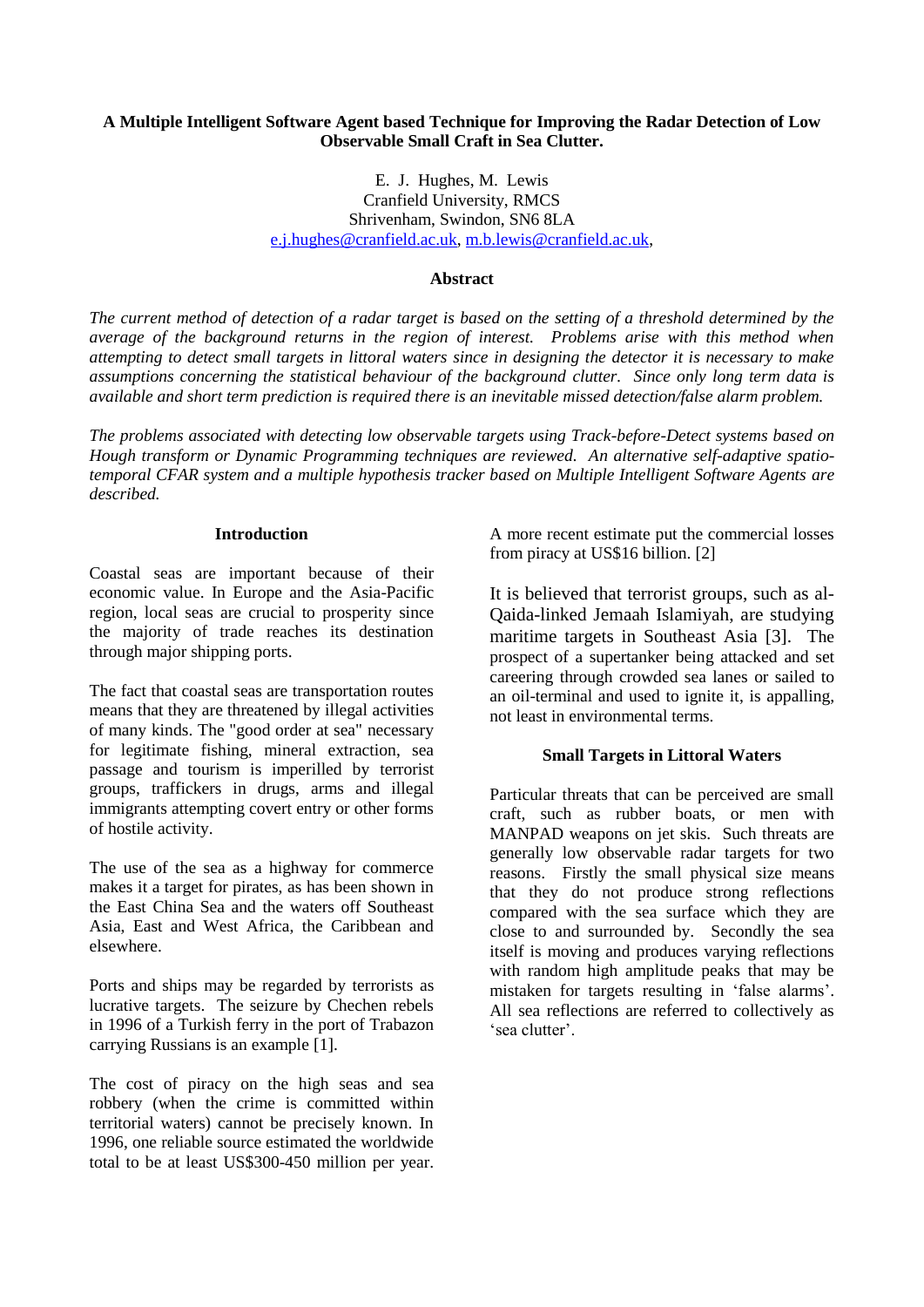## **Target Detection**

In commonly used methods of target detection, target returns that cross a detection threshold are taken as 'potential targets'. A continuously updated table of confirmed and potential tracks is then used to classify the new target returns into valid detections for existing tracks, possible targets worth investigating or noise.

The majority of the returns that are processed by the radar originate from the either the sea surface or from land. The returns from the sea are not constant in amplitude and vary steadily. In addition the returns from different areas of the sea surface within the radar coverage will have different behaviours.

With low observable targets many returns will be below the detection threshold and there may be many missing detections along the track, resulting in targets being classified as noise if reinvestigated, tracks never being initiated, tracks being deleted early or each track being maintained for an extended period.

In order to increase the probability of detection of weak targets, the detection threshold must be lowered with a consequent increase in the number of false alarms due to the spikes of the sea clutter crossing the threshold.

As the information from the received signal is limited, a false alarm must be treated as a true target, until it can be established as false. The increased false alarm rate causes problems with the association of returns with tracks and leads to an excessive number of false tracks being reported with the consequent risk of the tracking system becoming overwhelmed.

## **The Behaviour of Typical Clutter Characteristics**

Traditional radar detection systems make a binary decision, based on a threshold derived from the clutter level in adjacent range cells, as to whether the return is from a target, or noise/clutter. The decision mechanism directly affects the probability of target detection and the probability of a false alarm. The discrimination of false alarms is ultimately performed in the tracking system, and therefore the capabilities of the tracker will determine the maximum false alarm

rate that can be tolerated, and therefore the minimum value for the decision threshold.

In practice, real clutter is spatially non-uniform, requiring the threshold to be adjusted locally to maintain a maximum probability of detection, whilst not exceeding the maximum tolerable probability of false alarm. CFAR systems attempt to address this problem. The premise is that if the statistics of the noise/clutter are known, and a good estimate of the low-order moments (or central moments) is generated from the measured data, then a threshold level can be calculated that will achieve the maximum tolerable probability of false alarm. To estimate the low-order moments, samples are taken in range from around the return of interest.

The fundamental assumptions are that:

- the clutter is locally uniform, allowing statistics to be generated spatially;
- the statistics of the clutter are stationary allowing accurate estimates to be generated temporally;
- the shape of the clutter probability density function is known;
- a low number of samples (typically 30) will provide a sufficient estimate of the statistics;

Unfortunately these assumptions do not hold except for a limited range of scenarios. One scenario where none of the assumptions are likely to be valid is the littoral environment.

It has been found that to gather sufficient samples to obtain a reasonable estimate of the mean and standard deviation, the samples must be drawn from a spatio-temporal region. In order to make the samples as consistent as possible, the region must be optimised to the current environment and since this is unknown and dynamic, the region must be adaptive. As the statistics are nonstationary, only a limited time history may be used. Although sources of thermal noise are likely to be independent, clutter samples tend to be highly correlated. Thus the number of truly independent samples is reduced, again leading to poor estimates of the statistics.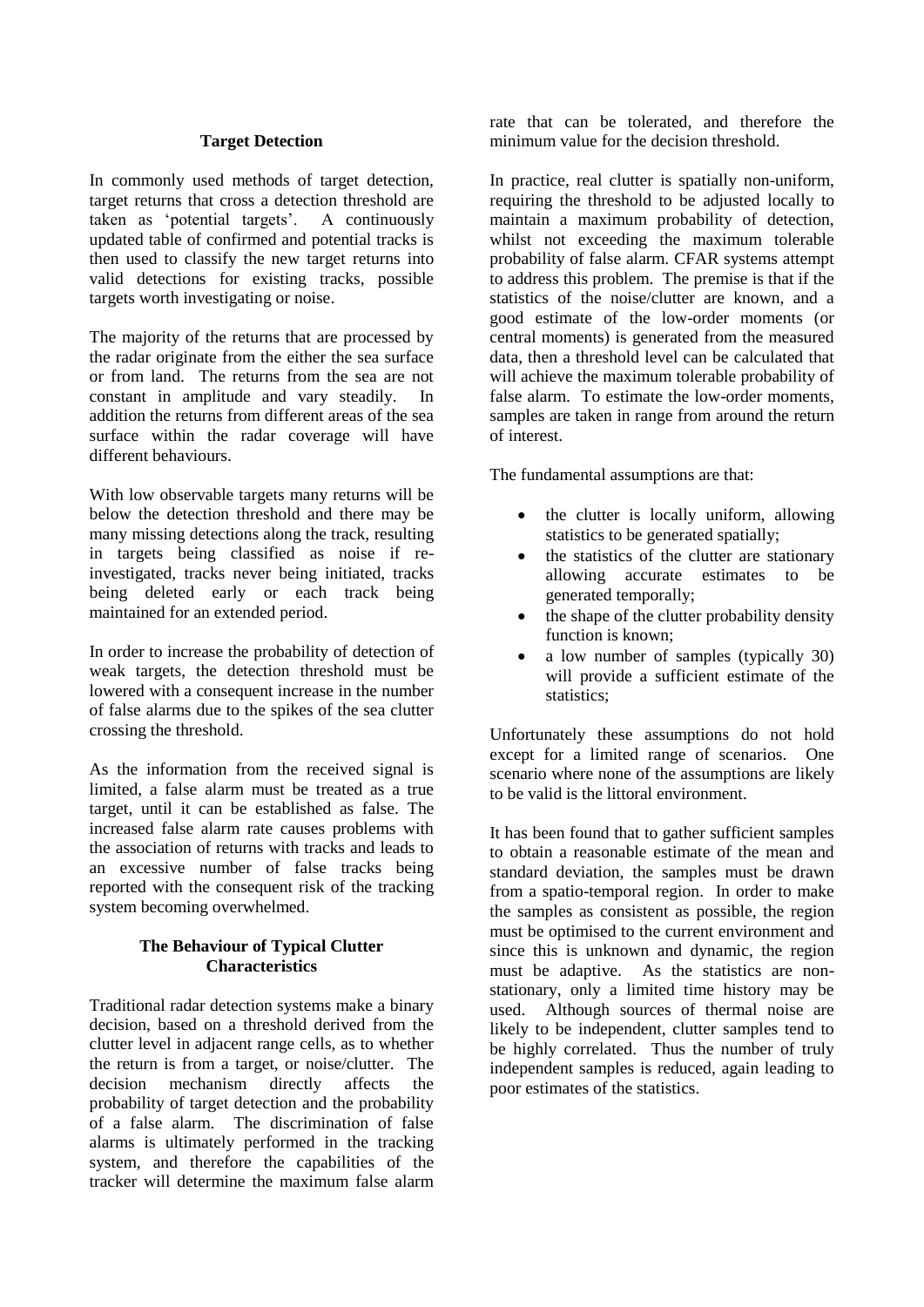

## **Figure 1 Constant False Alarm Rate by Cell Averaging**

A key element in a modern radar system is the function that maintains the false alarm rate at a constant value. The false alarm rate is determined by the statistics of the clutter and the threshold level. In the case of noise the statistics are known and the threshold level can be set accordingly. If the noise power changes then the statistical parameters change and the threshold level should be changed (adaptive threshold).

There are a number of implementations of constant false alarm rate circuits. Each has its advantage and disadvantage. All maintain a constant false alarm rate at the expense of detection probability and so introduce a processing loss. This loss depends upon the particular implementation and is in the region of 1 - 2 dB.

In Figure 1 the signal or clutter seen in each range cell is stored in a series of registers. Every new pulse causes the previous set values to be overwritten. The great majority of cells will only contain clutter or noise. The threshold appropriate to any cell is determined by looking at neighbouring cells. The two cells immediately adjacent to the test cell are ignored because the target may be straddling the boundaries. The values in cells either side are added. This sum is *n* times the average, where *n* is the number of cells (10 - 20). The mean value can be scaled by a factor which determines the threshold level and hence the false alarm probability. The test cell is compared with this threshold and a yes/no decision made. Each range cell is tested in this way.

There are a number of disadvantages to this particular scheme. The statistical parameter is estimated from a relatively small number of samples and so will differ from the true

population value. The estimate may be higher or lower that the true value leading to a range of possible threshold values. If there is any uncertainty in the threshold level then it must by set on the high side. The result is a slight reduction in the probability of detection that is equivalent to a small loss of signal to noise ratio, about 1 dB.

Using a large number of samples reduces the error in the measured parameter but increases the risk that some of the further samples are not representative of the clutter in the region of the test cell. It also increases the chance that the cells may contain targets, which again are not representative of the test cell.

A small number of cells will reduce the chance of non-representative values but gives a poorer measure of the parameter and a greater CFAR loss.

In some situation the clutter may change its characteristic in a short distance. For example there may be a band of rain with a well-defined edge or a cliff face dividing sea clutter from land clutter. As the test cell is moved down range the clutter boundary walks through the registers. One register will contain a clutter value that is representative of the value in the test cell and the other will have some non-representative clutter in it. If the test cell is in the low level clutter then the threshold will be set too high, the false alarm rate will be lower than it need be and the probability of detection will be reduced. If the test cell is in the high level clutter then the false alarm rate is too high, which cannot be allowed even though the probability of detection is slightly higher.



**Figure 2 Modified Cell Averaging CFAR ates**

The situation to avoid is increasing the false alarm rate. Instead of adding the contents of the two registers take the sum of each one separately and take the greater of the two to set the threshold (Figure 2). By doing this the excessive false alarm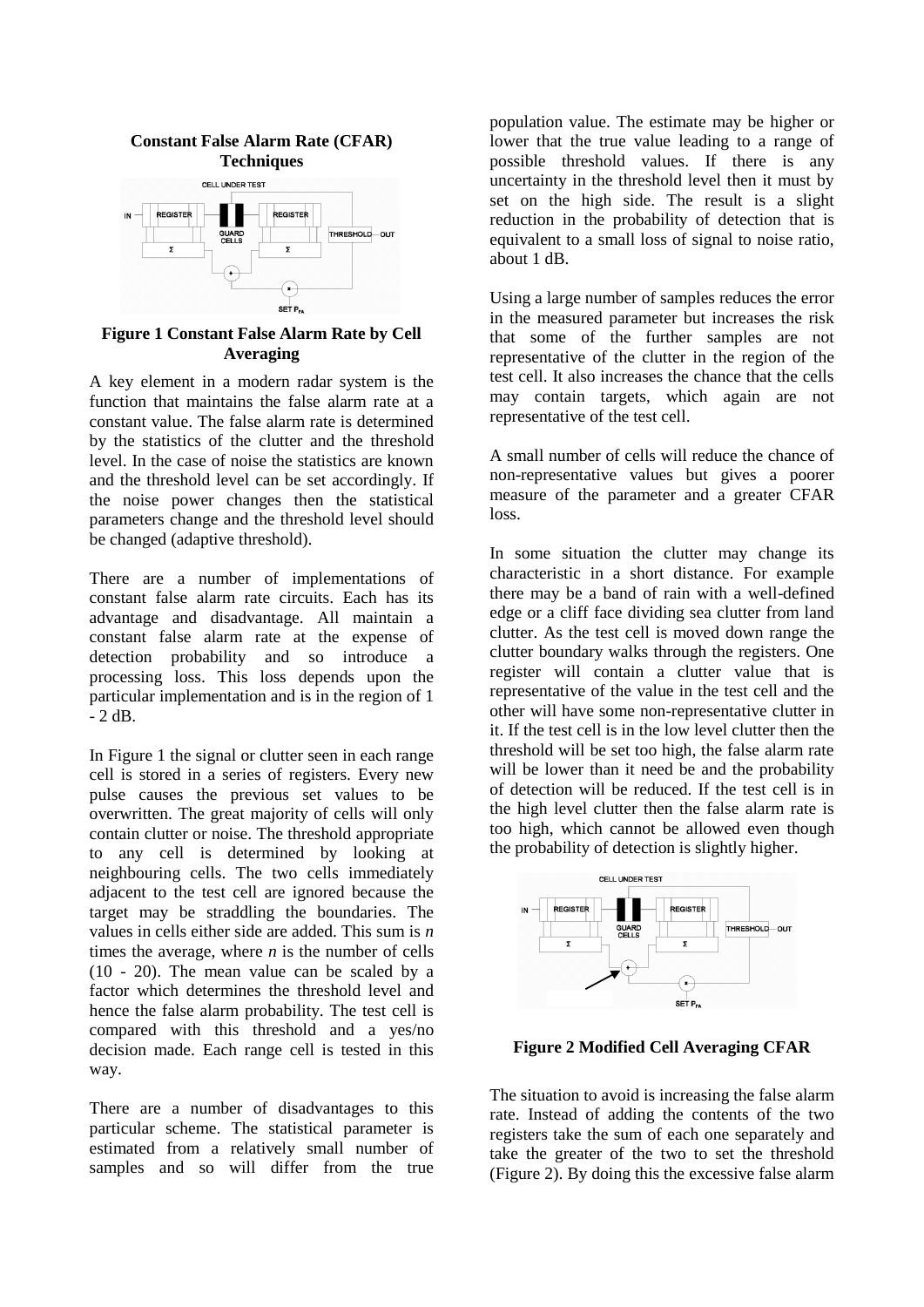rate is avoided but at the expense of a slightly lower probability of detection, which is equivalent to a loss of signal to noise ratio.

## **Track-Before-Detect Techniques**

Track before detect or 'pre-track' operation has been proposed in the past where either no threshold is applied, or a second low detection threshold is placed below the existing detection threshold to catch returns that did not quite cross the main threshold. These small amplitude detections are processed to see if they form tracks. The two main processing methods that have been proposed are Dynamic Programming [\[5\]](#page-6-3) and Hough Transforms [\[5\]](#page-6-3).

In radar, Dynamic Programming is an optimisation process that tries to identify the single most likely track through each cell. A number of algorithms exist and have been applied to such problems as human genome sequencing.

A Hough Transform treats the data from a number of radar scans as an image and the method looks for 'lines' within the data. The Hough Transform has its origin in particle physics where it has been used to locate particle trajectories.

Both methods are computationally intensive, the time to perform the calculation being proportional to  $N^3$ , additionally the Hough transform requires an extra step to re-associate returns with the set of possible tracks extracted from the transform. Fast approximate forms of the Radon, and the related Hough transform, also exist and require time proportional to  $N^2 \log N$  [\[6\]](#page-6-4).

A further problem is that both techniques are limited as to the geometry of the tracks that can be easily handled. Straight lines and circles are the geometries that these transform methods are best suited for.

# **Multiple Intelligent Software Agents**

An intelligent agent is a form of software object that has the ability to store data internally; this data is known as the agent's state, and a set of methods, both public and private, that modify the

agent's state dependent on the current input environment and the agent's current internal state. The software agent usually has the ability to affect its environment, thereby influencing its own future behaviour and the behaviour of other agents. The agents often have the ability to communicate directly with other agents in a system, enabling complex self-organising behaviour patterns to emerge. The use of cooperating agents leads to a highly parallel structure formed from simple elements. This allows the system to be flexible, expandable, robust and fast to process.

## **The Intelligent Agent Approach to Track Before Detect**

The Track-Before-Detect problem has been investigated using multiple intelligent software agents, with the aim of producing novel alternative algorithms and has resulted in a Pre-Tracking system, rather than a Track-Before-Detect system that identifies tracks before applying thresholds. In the Pre-Tracking system, two thresholds are applied to the radar returns. The upper threshold is used to supply CFAR detections to the existing target tracking system (thus ensuring a level of performance no worse than conventional systems). The data crossing the lower threshold is used by the pre-tracker which is designed to tolerate a high level of false alarms.

## **The New MISA System**

The key concept of the pre-track system is the exploitation of the spatio-temporal coherence of true target tracks, but with practical levels of processing. To achieve this, a self-adaptive spatio-temporal CFAR system is first used to identify 'interesting' radar returns. These 'interesting' returns are then passed to a pre-track system that attempts to associate the returns with previous returns according to a set of simple rules that define the likely feasible region that previous returns could lie in. The pre-track system does not make any explicit track predictions, unlike conventional multiple hypothesis trackers, but relies on associations between returns producing 'virtual' tracks within the data.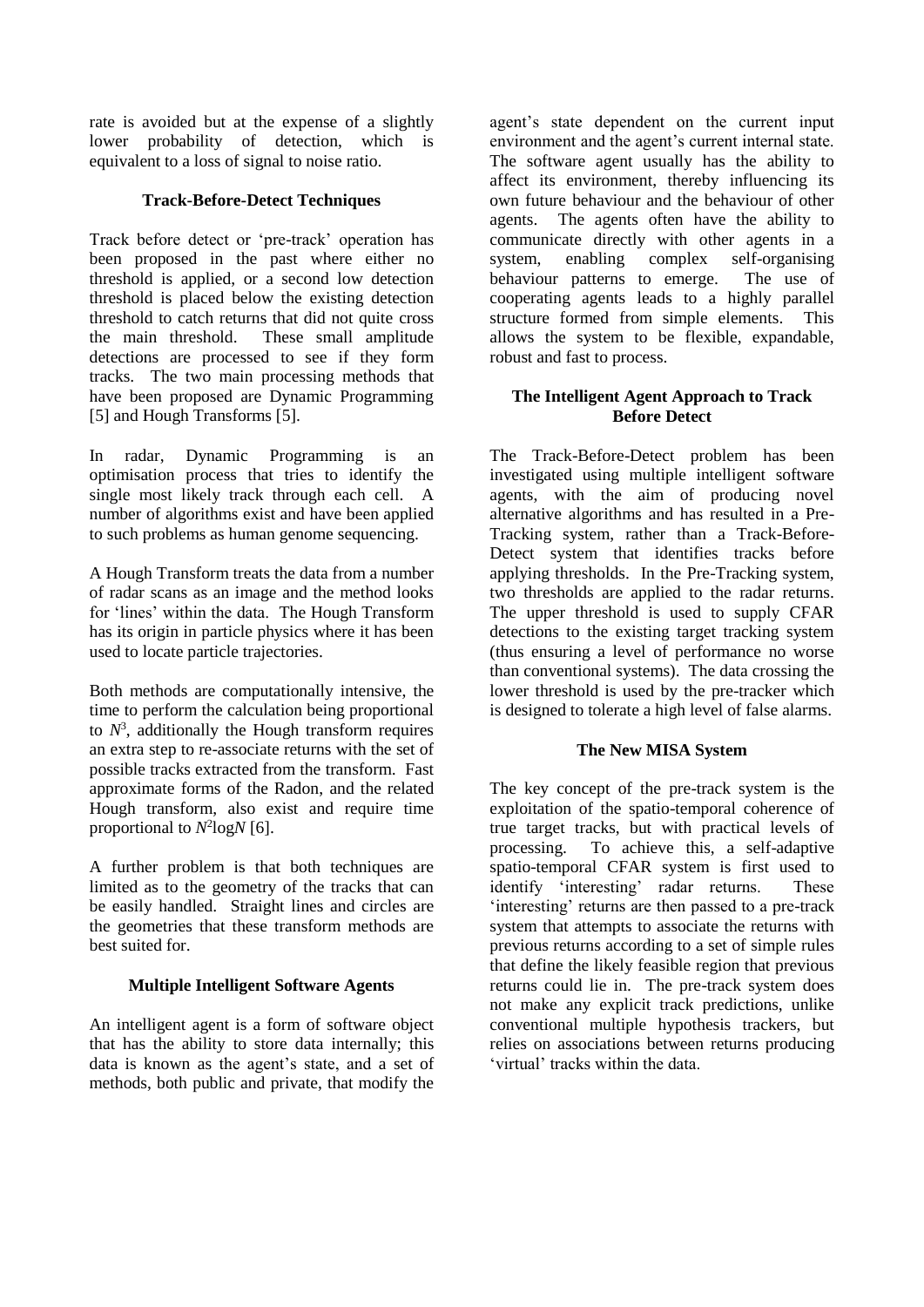

**Figure 3 Functional Arrangement of MISA System**

A system based on a hierarchical population of agents, each agent representing an individual radar cell that is allowed to self-organise into target tracks, has been constructed. Figure 3 shows a functional block diagram of the current MISA system. The radar system is shown on the left, feeding the radar returns into the lowest levels of the agent hierarchy. The radar returns at this point will have had all necessary processing applied prior to the application of a CFAR system and a threshold.

Level 1 and 2 agents form a Spatio-Temporal CFAR Subsystem whilst Levels 3 and 4 function as a multiple hypothesis track forming subsystem. The radar returns traverse the hierarchy, with high-confidence target detections being fed to the main radar tracker as track segments.

#### **The Spatio-Temporal CFAR Subsystem, Agent Levels 1 and 2**



**Figure 4. Cell-Level diagram of agent organisation** 

The basic functions of the Level 1 agents are to store a localised temporal history of the radar returns for their Level 1 range and azimuth cell, generate statistics of the stored data, and apply the two thresholds to classify a return as noise, a partial detection, or a full detection. The Level 1 agents of the hierarchy record the time and amplitude information of each return together with its detection classification, based on the two thresholds. Level 1 agents are organised into small clusters of similar cells having their own Level 2 agent as shown in Figure 4. All detections that cross the upper threshold are passed to the radar for processing as likely targets using the existing track algorithms. This guarantees that performance is no worse than conventional CFAR.

#### **Level 2 Agents**

Level 2 Agents are virtual agents formed by Level 1 agents communicating with near neighbours and linking to form clusters that have similar probability distributions, e.g., in a littoral environment, land clutter is likely to have a Rician like distribution, whilst sea clutter will more likely follow a log-normal, Weibull or *K*distribution. The exact choice to determine 'similarity' is very dependent on how the threshold level is calculated.

The Level 2 agents adapt by exchanging Level 1 cells with other neighbouring Level 2 agents, as shown in Figure 4, in an attempt to form a cluster. Unlike the Level 1 agents the Level 2 agents do not have fixed spatial locations.

A small housekeeping structure is associated with each Level 2 agent. This monitors the statistics on the quantity and distribution of the detections and partial detections from the Level 1 agents it is responsible for, and also the statistics of Level 1 agents in the local vicinity (controlled by other Level 2 agents). These statistics, along with feedback from the main tracking system in the radar, are used to generate the upper threshold. Feedback from the Level 3 agents is used in conjunction with the statistics to set the lower threshold. These threshold levels for the Level 1 agents within the cluster are used for the classification of the radar returns. The distribution will affect the calculation of the positions of these thresholds relative to the mean, median and standard deviation etc., calculated by each of the Level 1 agents.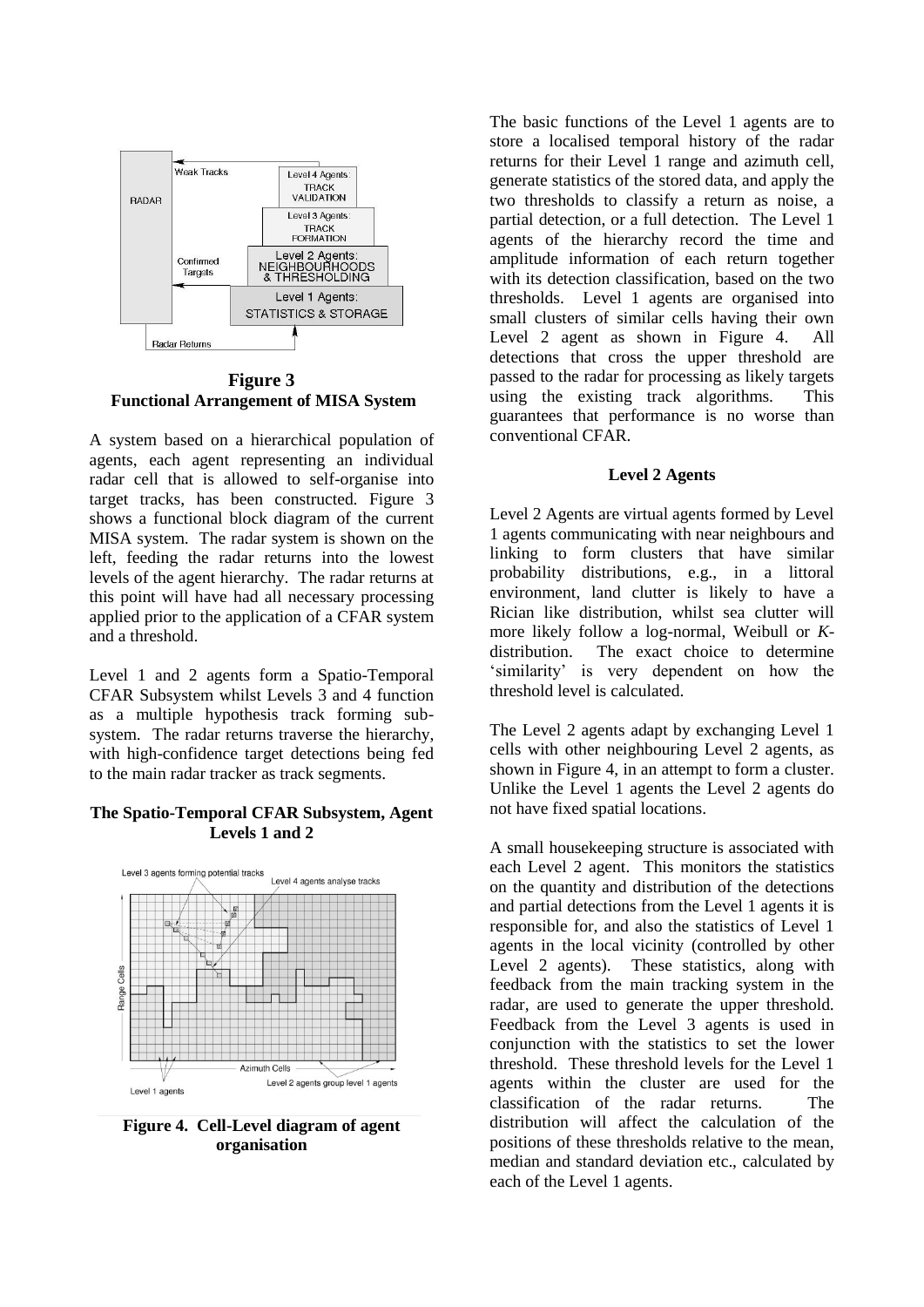The Level 2 system creates dynamically reconfigurable spatial awareness within the processing system, allowing better statistical estimates to be generated for the calculation of the threshold levels. This grouping allows spatial correlations of the underlying clutter to be exploited, as well as the temporal correlations held in the Level 1 agents.

## **Potential Track Formation, Level 3 Agents**

Conceptually, as shown in Figure 4, Level 3 agents are formed with each being associated with a target return. When a Level 3 agent is created, it strives to form links with existing Level 3 agents that represent *virtual* tracks within the multi-agent system.

Using the 'An agent is a Detection' approach allows many track hypotheses to be formed for each return.

Agents that are marked as having the potential to be part of a track are then scanned to see if any previous links are recorded. If links exist they are checked to determine if the speed and direction changes are within the feasible region. The calculation of the feasible region for association of agents to allow links to be formed whilst keeping processing to an absolute minimum is one of the cornerstones of this research. Explicit forward prediction of likely positions is not used as the basis of the association error, only reverse checks on link and agent feasibility are performed.

If the new agent is within the feasible region, the importance of the link is calculated. This value can be used to prune the link set of the agent to reduce storage requirements.

## **Track Validation, Level 4 Agents**

The primary function of a Level 4 agent is to assess the most likely path through a series of Level 3 agents and report the track to the main track database if it appears to be a true target. Level 4 agents are created when potential tracks are identified as a sequence of links formed between Level 3 agents. The Level 4 agent scans the track, looking for all the necessary correlations between stages that indicate a valid track is likely and eliminates unlikely tracks in the process. The Level 4 agent may also interrogate

and analyse the target returns along the track in order to aid the track assessment by identifying possible missed detections. The Level 1 agent system is interrogated to see if a 'near miss' occurred when the data was thresholded. If a return is classified as belonging to a valid track at any time the Level 1 return may be promoted, the detection classification held in the temporal record being updated and the statistics describing the clutter updated accordingly. This process allows crisp tracks to be confirmed, some noise to be rejected, and areas of uncertainty to be identified.

As the number of agents reaches the upper limit of the processing capability, the life of the agents can be managed to allow a maximum population size to be maintained, whilst performance is allowed to degrade gracefully. This contrasts with conventional track formation where track overload can be catastrophic.

Once a track has been validated the track's elements are passed to the main radar tracker and the corresponding Level 3 agents notified that the track has been validated.

## **Conclusion**

Many existing CFAR approaches will produce very good results if the clutter statistics are known exactly, but can perform badly if there is even a small error in the estimated parameters. The result is that by attempting to provide an optimal solution a very fragile process is created.

In contrast the MISA process is, in effect, a simplified multiple hypothesis tracker, tightly coupled to a self-adaptive, context sensitive, spatio-temporal CFAR system. In environments with diverse clutter characteristics, the selfadaptive nature of the agent system self-organises using simple processing and by assuming that there will be too few data measurements to establish the clutter statistics accurately, a robust sub-optimal solution is formed.

The technique could be extended to IR and EO systems or used as a data fusion technique for multi-spectral sensing.